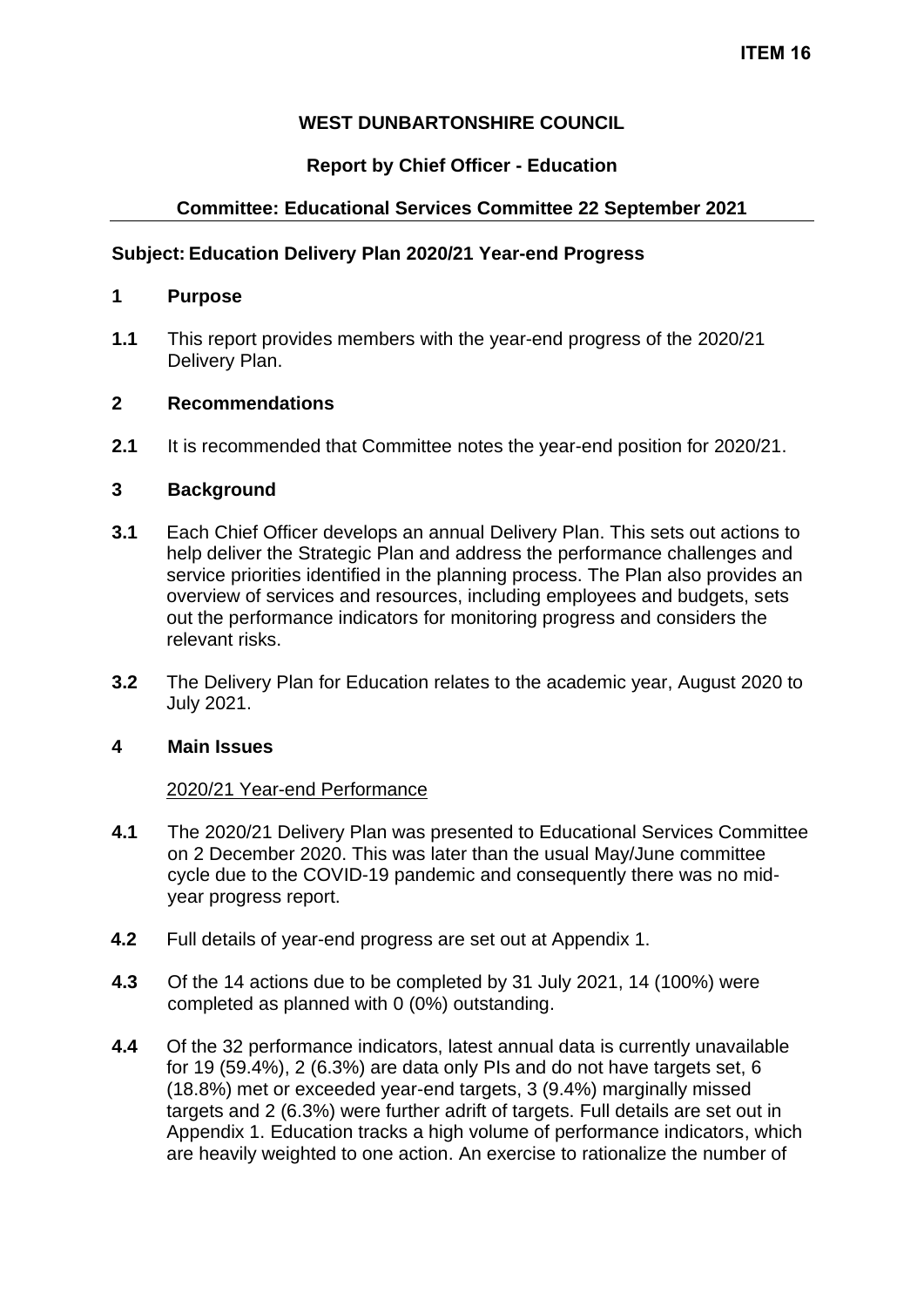performance indicators tracked and measured will take place in 2021/22, in order to ensure that indicators best fit actions.

- **4.5** The full set of performance indicators will be reported through the Council's annual performance reporting process once all data becomes available.
- **4.7** Key achievements were highlighted in Section 2 of the Education Delivery Plan 2021/22 submitted to Educational Services Committee on 9 June.
- **4.8** Quality standards were set out in the 2020/21 Delivery Plan to help define what service users can expect to receive, and remind both the organisation and employees of the challenges and obligations they face in delivering best value services. Of the 12 quality standards for which 2020/21 data is currently available, 9 (75%) met or exceeded targets, with 3 (25%) being unable to measure due to the suspension of the national inspection programme and the local improvement framework during the pandemic. Full details are set out in Appendix 2.

### **5 People Implications**

**5.1** There are no direct people implications arising from this report.

# **6 Financial & Procurement Implications**

**6.1** There are no direct financial or procurement implications arising from this report.

### **7 Risk Analysis**

**7.1** Failure to deliver on the actions assigned to Education may have a direct impact on the delivery of the Council's Strategic Plan. It is essential that remedial action is taken to ensure strategic delivery plans achieve the commitments detailed and approved.

### **8 Equalities Impact Assessment**

**8.1** Screening and impact assessments will be carried out on specific activities as required.

### **9 Consultation**

**9.1** The delivery plans were developed through consultation with officers from the strategic service areas.

### **10 Strategic Assessment**

**10.1** The delivery plans set out actions to support the successful delivery of the strategic priorities of the Council.